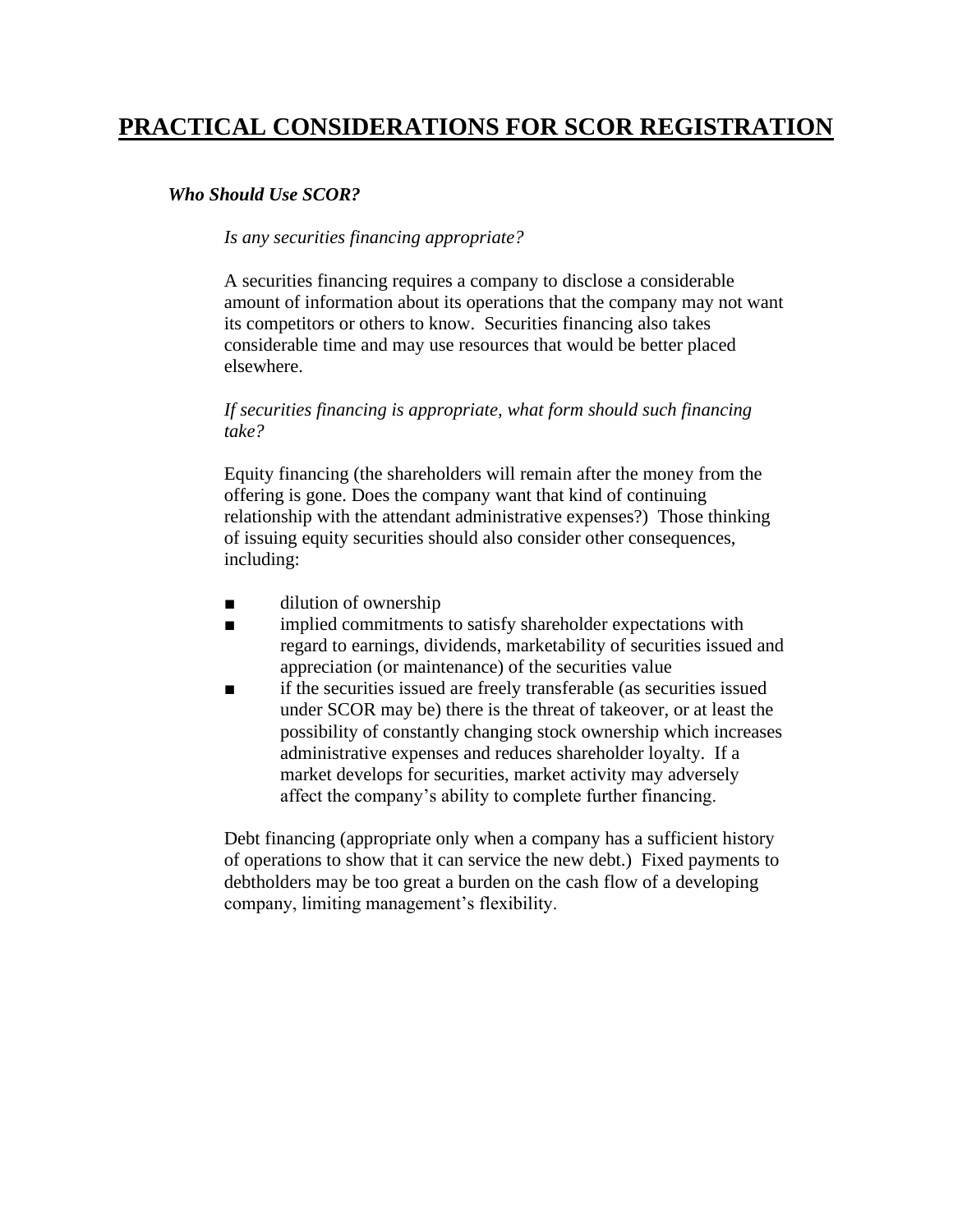## *Even if securities financing is appropriate, is SCOR the right vehicle?*

The company should review all available registration and exemption options to determine appropriate vehicle based on:

- amount of money to be raised
- number and type of investors sought
- operating history of the company and availability of audited financial statements
- how investors will be solicited (publicly or privately)
- whether licensed securities salespersons will be required to sell the offering

SCOR allows a company to raise up to 10 million dollars from an unlimited number of people using public advertising.

SCOR is intended for small companies with some operating history which have specific expansion plans which they seek to fund through an offering of securities to the public in reliance on an exemption from registration under the Securities Act of 1933, Rule 504 of Regulation D.

SCOR is available only for corporations organized under the laws of one of the states or possessions of the United States. SCOR is only available for issuer transactions.

#### *Who Should Not Use SCOR?*

Companies without significant operating history will have difficulty completing the required disclosure document.

Companies with very complex capital structures and companies which are offering complicated or novel securities may have difficulty using the question and answer SCOR disclosure form.

Family and closely held businesses which do not wish to share ownership.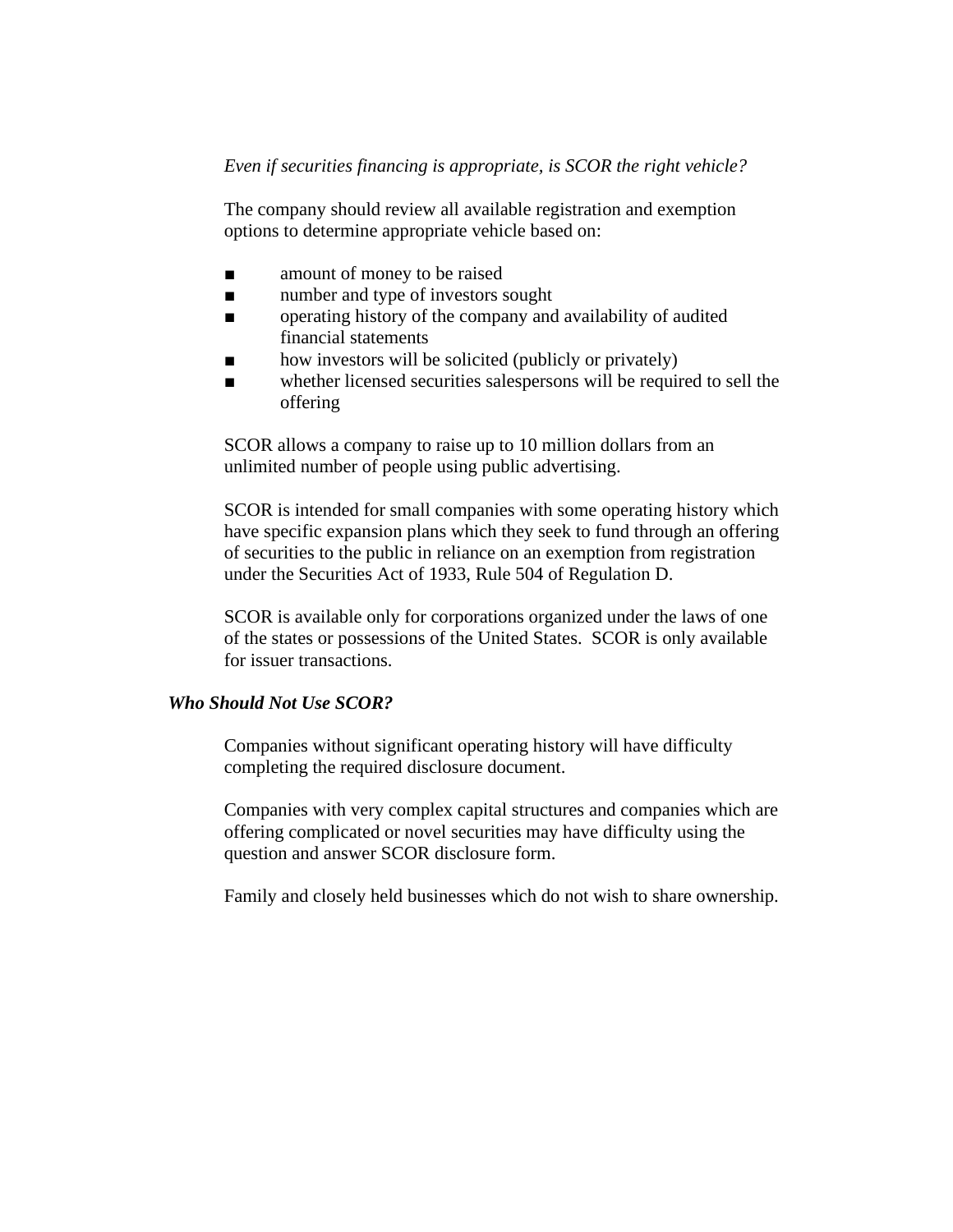#### *Who may not use SCOR?*

Companies which are disqualified from use of SCOR by its "bad boy" provisions.

Companies which seek to raise more than \$10,000,000 in an offering.

Blind pools, mining or extractive enterprises may not use SCOR.

#### *Preparation for a SCOR*

Business Plan

Audited Financial Statements (if the conditions of section III (D) of the Statement of Policy Regarding Small Company Offering Registrations are met, financial statements may be reviewed in lieu of being audited.)

Review of articles of incorporation, bylaws, and other corporate records by the company's attorney, and changes to those if necessary.

Review of, and if necessary, clean up of, prior securities transactions.

Review of tax consequences of making a SCOR offering.

#### *Marketing Issues*

Is advertising advisable? This depends on the number and type of investors the company seeks to attract and the size of its existing network of contacts with potential investors.

How can the company make certain it sells only to suitable investors, those who can afford to lose their investments and have adequate liquidity?

How wide a participation does the company want in its offering? Offering small amounts to a larger number of investors has some advantages to a company by lessening the likelihood of investor suitability problems and the reliance of the company on the continued goodwill of a small number of large investors. However, administrative expenses may increase as the number of shareholders increases.